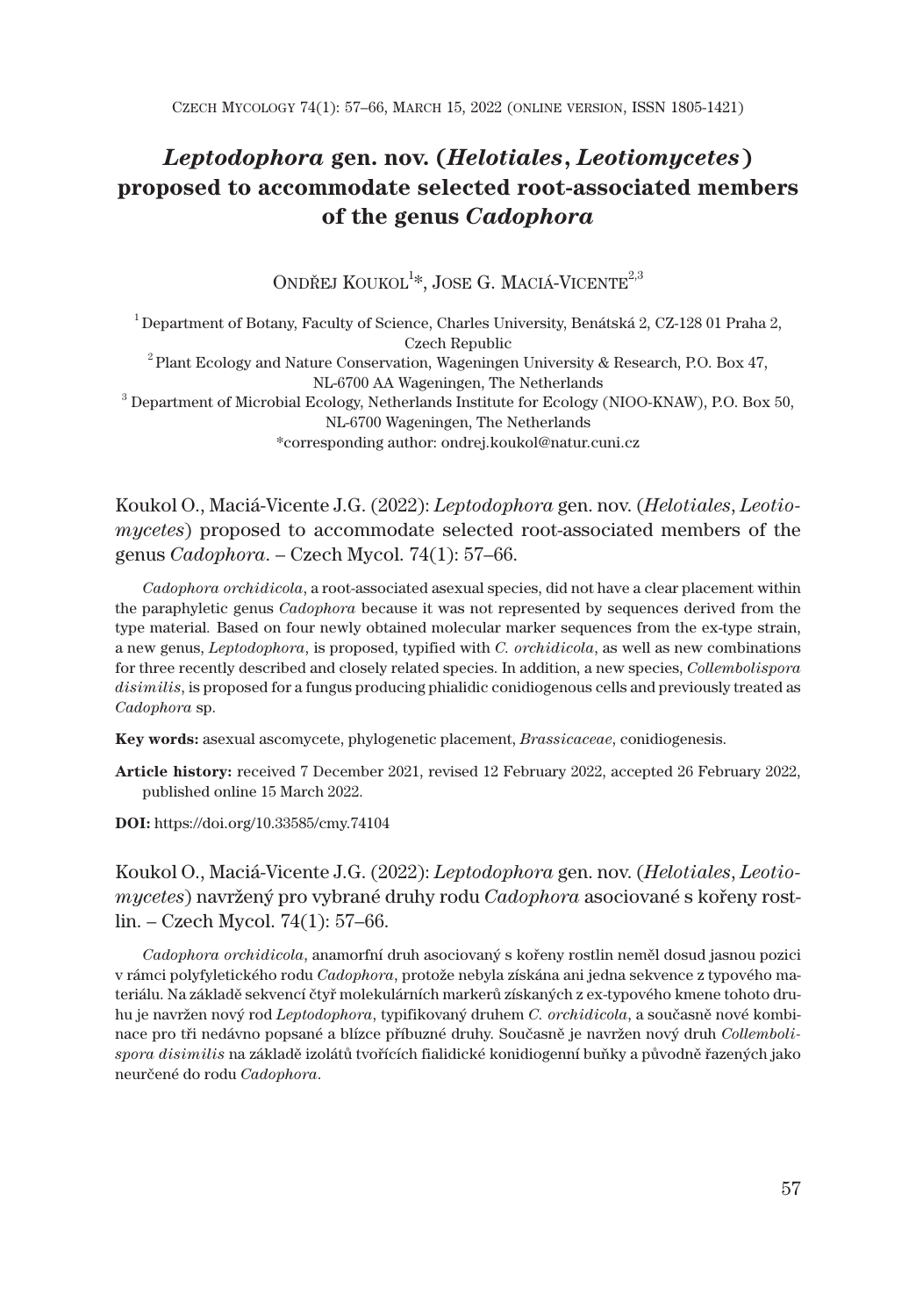#### **INTRODUCTION**

The genus *Cadophora* Lagerberg et Melin (*Ploettnerulaceae*, *Helotiales*) was established by Lagerberg et al. (1927) to accommodate asexual fungi characterised by a melanised mycelium and solitary phialides with distinct hyaline, flaring collarettes. The type species *C. fastigiata* Lagerberg et Melin was isolated from softwood timber and several further additions to the genus included saprotrophs isolated from wood, or pathogens causing necroses in woody tissues [e.g. *C. malorum* (Kidd et Beaumont) W. Gams, *C. luteo-olivacea* (J.F.H. Beyma) T.C. Harr. et McNew, *C. viticola* Gramaje, L. Mostert et Armengol and *C. ramosa* Damm et S. Bien]. With further additions of novel *Cadophora* species isolated from soil and herb stems, the original generic concept became rather eroded, and ended up lumping phenotypically highly diverse species. Molecular data and phylogenies including just a few closely related species were used to support these new additions to *Cadophora* (Walsh et al. 2018), and larger phylogenies also presented the genus as monophyletic because representatives of closely related genera had not been included (Bien et Damm 2020).

Most recently, Maciá-Vicente et al. (2020) revealed a hitherto unrecognised diversity of *Cadophora* species among asymptomatic colonisers of plant roots. They also showed, on a robust four-gene dataset, that the genus *Cadophora* is paraphyletic and composed of two large clades. *Cadophora* sensu stricto (s.str.) included the type species *C. fastigiata* and the majority of other species colonising wood, all showing somewhat similar morphologies in their sporulating structures. The other clade, referred to as *Cadophora* sensu lato (s.l.), covered the remaining *Cadophora* species which largely differ in their phenotypes, and was interspersed with other members of *Ploettnerulaceae*, i.e. genera *Collembolispora* Marvanová et Pascoal, *Helgardiomyces* Crous, *Mycochaetophora* Hara et Ogawa, *Oculimacula* Crous et W. Gams, *Rhexocercosporidium* U. Braun, *Rhynchobrunnera* B.A. McDonald, U. Braun et Crous and *Rhynchosporium* Heinsen ex A.B. Frank.

The most conspicuous representative of *Cadophora* s.l., with a phenotype very different from that of *C. fastigiata*, is *C. orchidicola* (Sigler et Currah) M.J. Day et Currah, originally described as *Leptodontidium orchidicola* Sigler et Currah, based on five strains isolated from roots of orchids in the University of Alberta Botanic Garden (formerly Devonian Botanic Garden, Alberta, Canada) (Currah et al. 1987). The phenotypic characteristics of *L. orchidicola* ex-type strain UAMH 5422 and seven additional strains were thoroughly studied by Fernando et Currah (1995), who described the conidiogenesis as blastic with conidia born either solitary or in clusters on conidiogenous hyphae and on (un)swollen conidiogenous cells. Day et al. (2012) combined *L. orchidicola* into *Cadophora* based on an ITS rDNA phylogeny, and interpreted its non-seceding conidia as aborted phialides. This new combination has become largely accepted and the name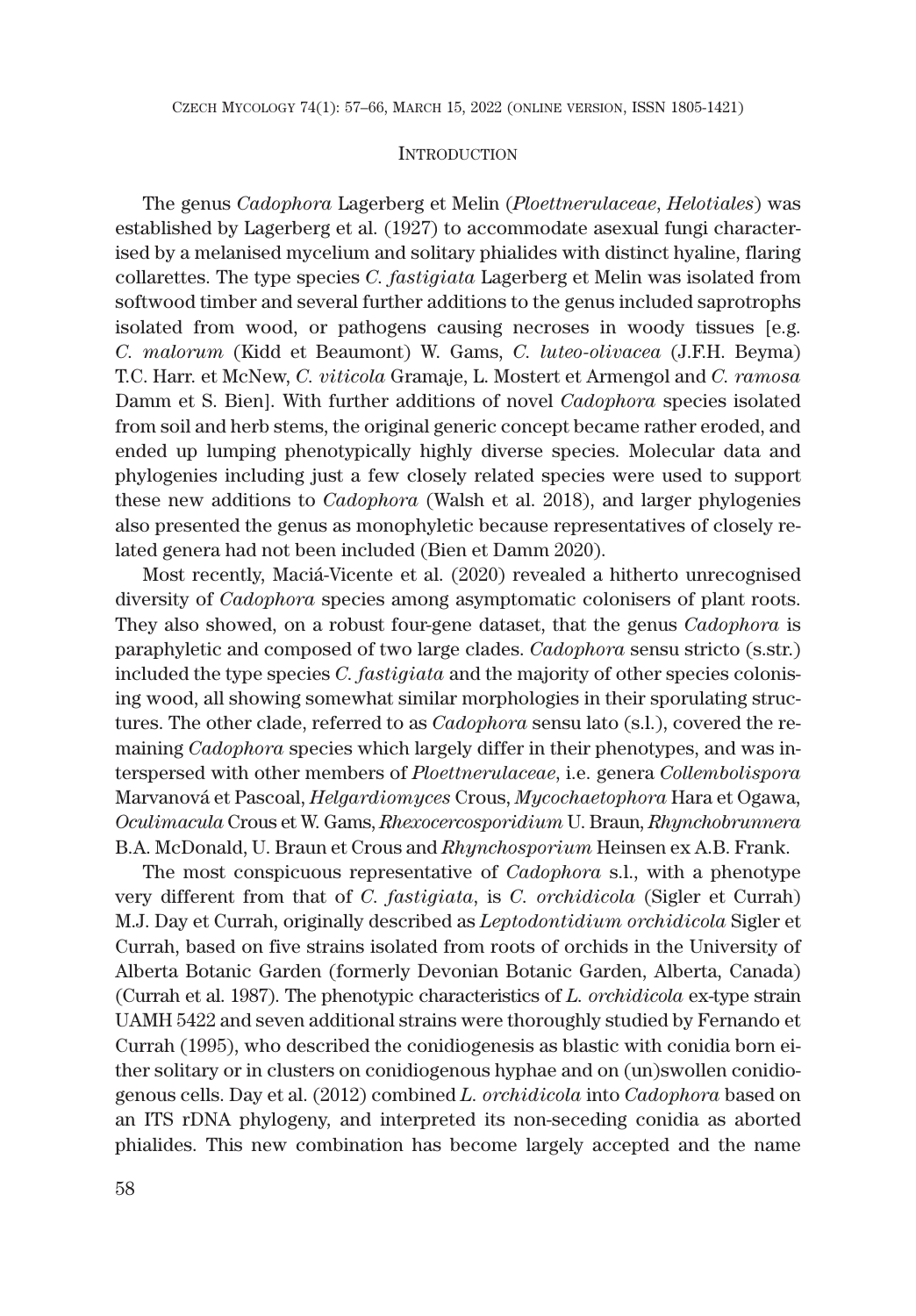*C. orchidicola* has been used for numerous root-derived isolates obtained from plant species of various plant families (Stroheker et al. 2021). However, in the absence of a reference ex-type sequence, it is questionable if the correct name has been applied for all these isolates. For example, Maciá-Vicente et al. (2020) reported that sequence similarities of almost four hundred GenBank entries identified as *Cadophora*/*Leptodontidium orchidicola* ranged from 94.5 to 99.5%.

In view of the paraphyly in the genus *Cadophora* and the existence of lineages which share very few characteristics with the original generic concept of *Cadophora*, we have decided to clarify the phylogenetic placement of the root endophyte *C. orchidicola*. A monophyletic genus was established to accommodate this and closely related species previously treated as *Cadophora*. Also a new species in the genus *Collembolispora* is described, based on a combination of both phenotype and molecular data.

#### MATERIAL AND METHODS

For this study, the ex-type strain of *C. orchidicola*, UAMH 5422, was obtained from the UAMH Centre for Global Microfungal Biodiversity (Toronto, Canada). The strain was subcultured on potato dextrose agar to induce sporulation. Sporulating structures were mounted in Melzer's reagent, lactic acid or lacto-cotton blue and examined using differential interference contrast on an Olympus BX-51 microscope with an Olympus DP72 digital camera (Olympus, Tokyo, Japan). Photos were edited using Adobe Photoshop 23.1.0 (Adobe Systems Inc., USA). Sequences of three DNA regions, namely ITS, a large rDNA subunit (28S) and a fragment of the RNA polymerase II gene (*RPB2*) encoding the second largest protein subunit were obtained from the ex-type strain following the methods described in Maciá-Vicente et al. (2020). Additionally, a fragment of a gene encoding  $\beta$ -tubulin was obtained following O'Donnell and Cigelnik (1997). The newly obtained sequences were deposited in GenBank. The dataset from the study of Maciá-Vicente et al. (2020) was assembled with the newly obtained sequences and reduced to contain a maximum of two sequences per species included. Bayesian inference analysis was performed on the concatenated dataset following the parameters described in Maciá-Vicente et al. (2020).

#### **RESULTS**

The morphological characteristics of *C. orchidicola* (Fig. 2) were identical to those described by Fernando et Currah (1995) and are not repeated herein. Newly obtained sequences of the  $28S$  and  $\beta$ -tubulin genes were 100% identical to sequences obtained from the UAMH 8152 strain (GenBank Accession Numbers MF979572 and MF677921, respectively), but differed from the ITS sequence of that strain (AF214576) in the absence of a three-cytosine insert (positions 202–204). Since this insert was also absent from all other sequences in the alignment, we attribute this insert in the ITS sequence of UAMH 8152 to a probable sequencing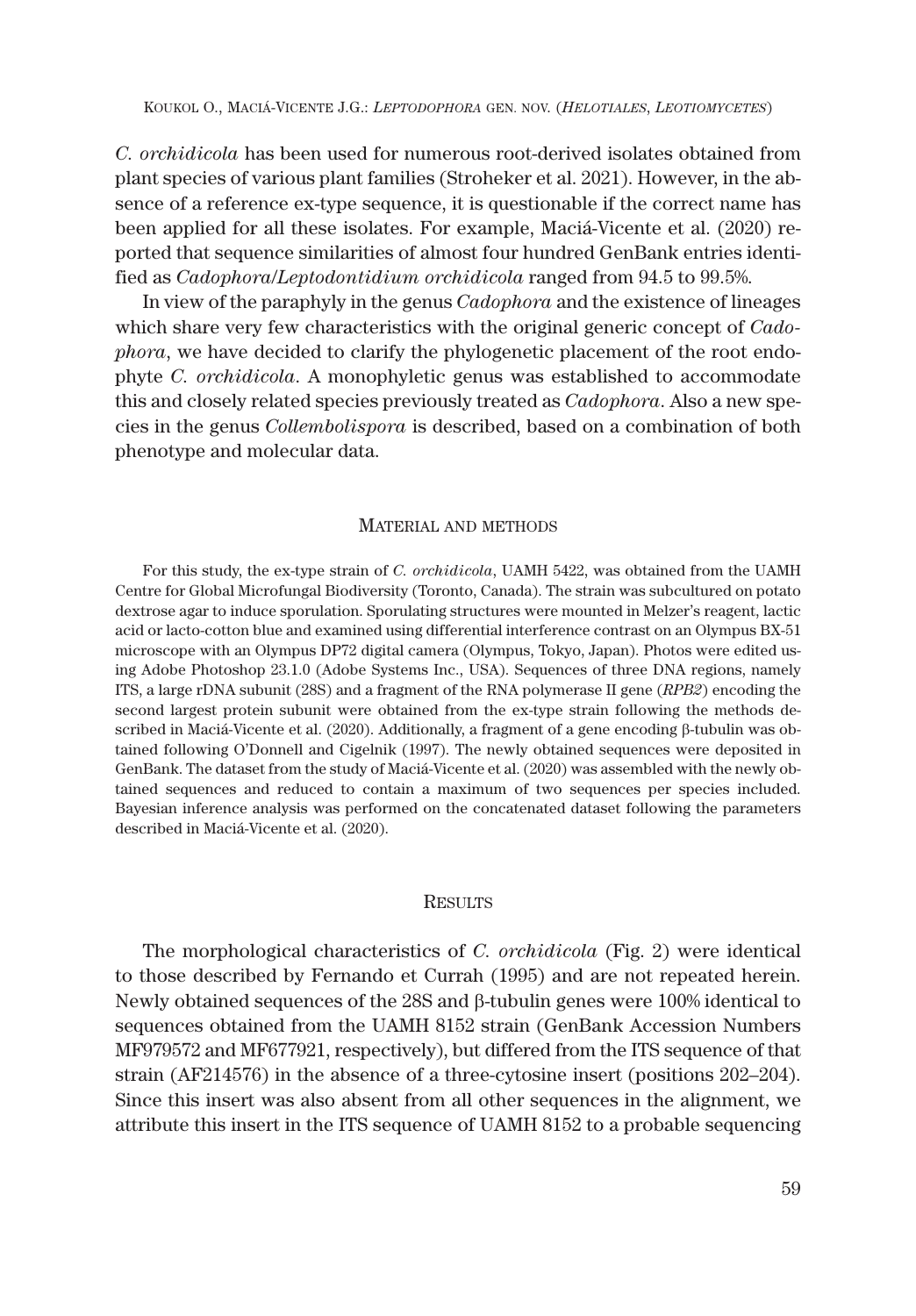error. The sequence of *RPB2* was obtained for the first time for *C. orchidicola* and a BLAST search indicated the MN367236 sequence as the most related record, differing in only 6 bp. This sequence belongs to *Cadophora* sp. 4 strain P1772 (voucher FR 02255158) from the study by Maciá-Vicente et al. (2020).

Maciá-Vicente et al. (2020) indicated several potential lineages which could represent *C. orchidicola*. Phylogenetic analysis performed in the present study (Fig. 1) placed two strains of *C. orchidicola* (ex-type UAMH 5422 and UAMH 8152) in a well-supported lineage together with *Cadophora* sp. 5 strain P6587 (CBS 146385) from Maciá-Vicente et al. (2020). Together with sequences of *C. echinata* Koukol et Maciá-Vicente, *C. gamsii* Koukol et Maciá-Vicente and *C. variabilis* Koukol et Maciá-Vicente they formed a well-supported lineage sister to *Collembolispora*.

### TAXONOMY

To partly resolve the paraphyly in the genus *Cadophora*, a distinct name should be applied to the lineage containing *C. orchidicola*. Therefore, we propose a new name for this lineage and three new combinations for closely related species recently described in *Cadophora*. We refrain from describing the subclade named *Cadophora* sp. 4 in Maciá-Vicente et al. (2020), grouping in the same cluster as the newly described lineages, as a new species, due to lack of support in the phenotypic data. Strains in *Cadophora* sp. 4 substantially differ from one another in colony morphology and do not produce any sporulating structures.

To further stabilise the taxonomy of *Cadophora*, a new species in the genus *Collembolispora* is proposed for strain CBS 146372, labelled *Cadophora* cf. *orchidicola* sensu Maciá-Vicente et al. (2020).

#### *Leptodophora* Koukol et Maciá-Vicente, **gen. nov.**

### M y c o B a n k : MB 842106

Type species: *Leptodophora orchidicola* (Sigler et Currah) Koukol et Maciá-Vicente

E t y m o l o g y. Combination of the generic names *Leptodontidium* and *Cadophora*, both showing morphological and phylogenetic affinities.

Description. Mycelium consisting of septate, hyaline to dark brown hyphae. Conidiogenous cells mono- or polyblastic. Conidia holoblastic, thin- or thick-walled, non-septate or forming chains of strongly constricted cells and complex tuft-like bodies. Sexual morph unknown. Endophytes in plant roots.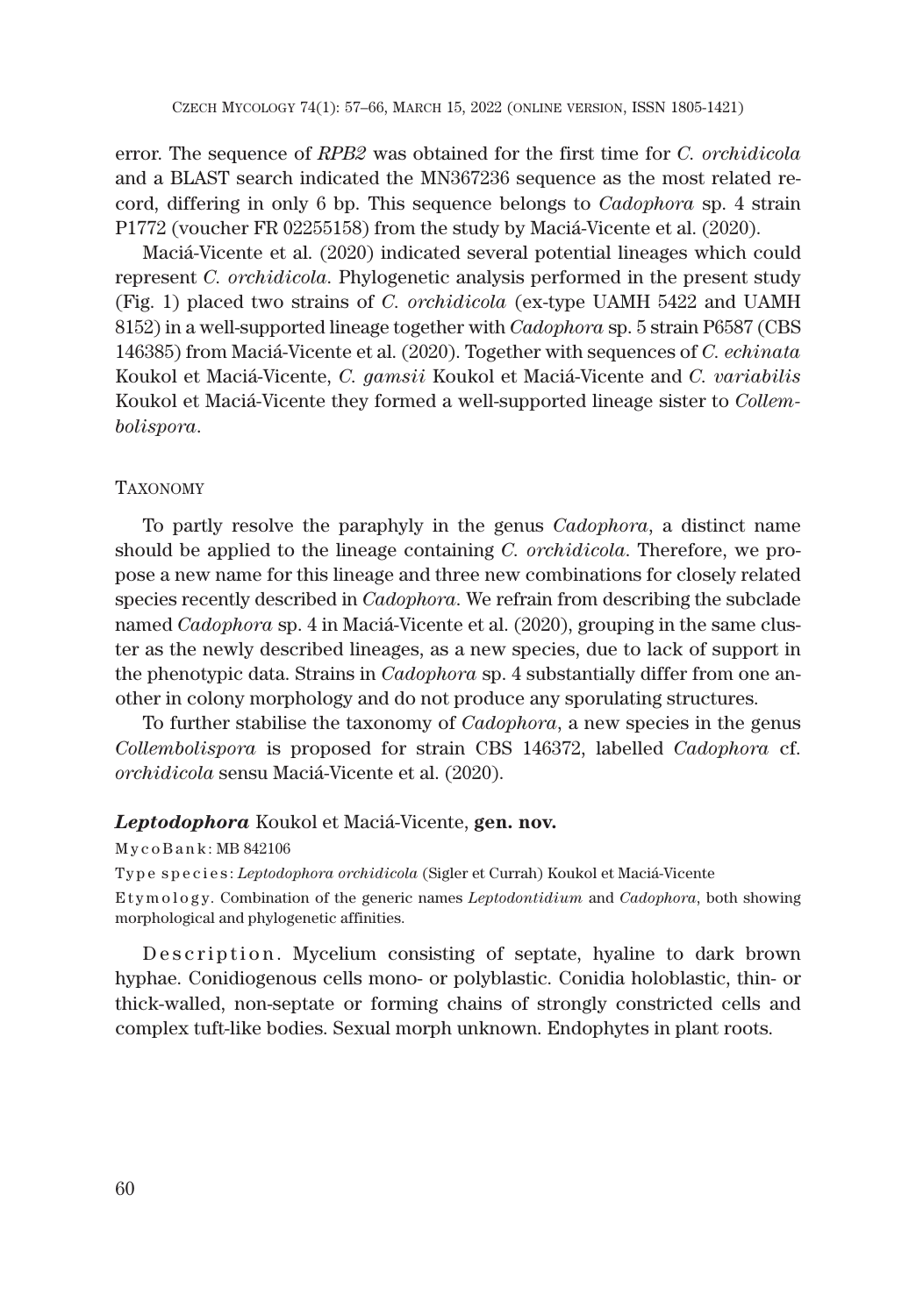**Fig. 1.** Phylogenetic relationship of *Leptodophora* and *Collembolispora* with *Cadophora* and other closely related genera. The tree is inferred from Bayesian analysis based on ITS, 28S rDNA,  $RPB2$  and  $EFI - \alpha$  genes. Strain names highlighted in boldface correspond to ex-type strains. Thick branches represent PP > 0.95.

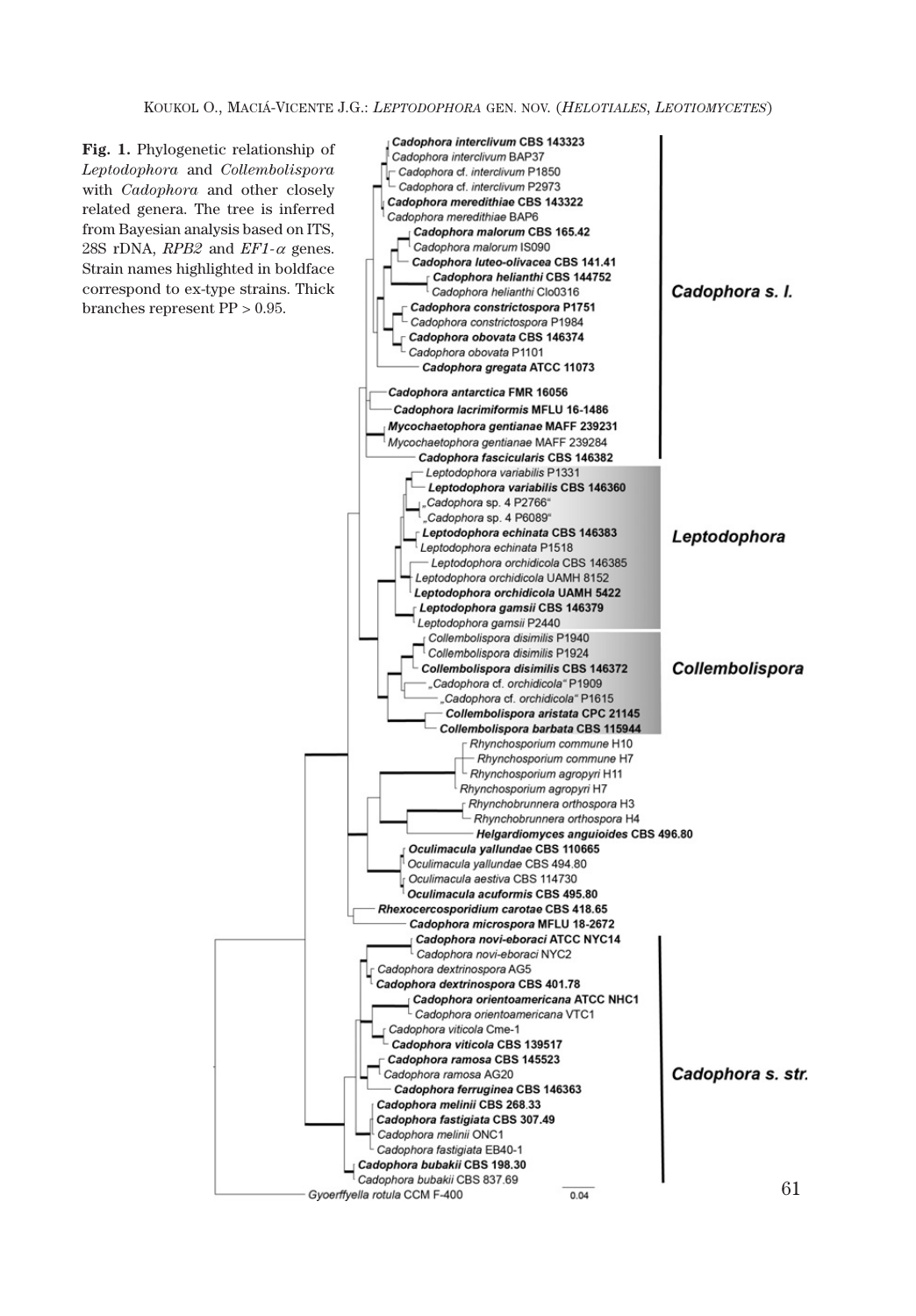CZECH MYCOLOGY 74(1): 57–66, MARCH 15, 2022 (ONLINE VERSION, ISSN 1805-1421)

## *Leptodophora orchidicola* (Sigler et Currah) Koukol et Maciá-Vicente, **comb. nov.**

Fig. 2

#### M y c o B a n k : MB 842107

Basionym: *Leptodontidium orchidicola* Sigler et Currah, Can. J. Bot. 65(12): 2476, 1987 Synonym: *Cadophora orchidicola* (Sigler et Currah) M.J. Day et Currah, Mycologia 104(2): 379, 2012

#### **Specimens examined**

Canada. Alberta, Devonian Botanic Garden, ex root of *Platanthera hyperborea*, 1985, coll. L. Sigler et R. Currah (UAMH 5422; ex-type strain of *Leptodontidium orchidicola*, GenBank accessions: ITS and 28S rDNA: OL742649, *RPB2:* OL739523, and β-tubulin: OL739524).

The Netherlands. Ede, 52.074 N, 5.742 E, 28 m a.s.l., rhizospheric soil in grassland, 30 April 2018, coll. et isol. J.G. Maciá-Vicente (strain P6587 = CBS 146385).



**Fig. 2.** *Leptodophora orchidicola* (UAMH 5422, ex-type strain). **A–C** – 15-day-old colonies on malt extract agar (A), potato dextrose agar (B), and cornmeal agar (C). **D** – fertile hyphae with laterally born conidia; **E–F** – conidia born individually or in clusters on fertile hyphae; **G–H** – terminal and intercalary clusters of sympodially produced conidia. Bars = 10 μm (D–H). Photos: O. Koukol.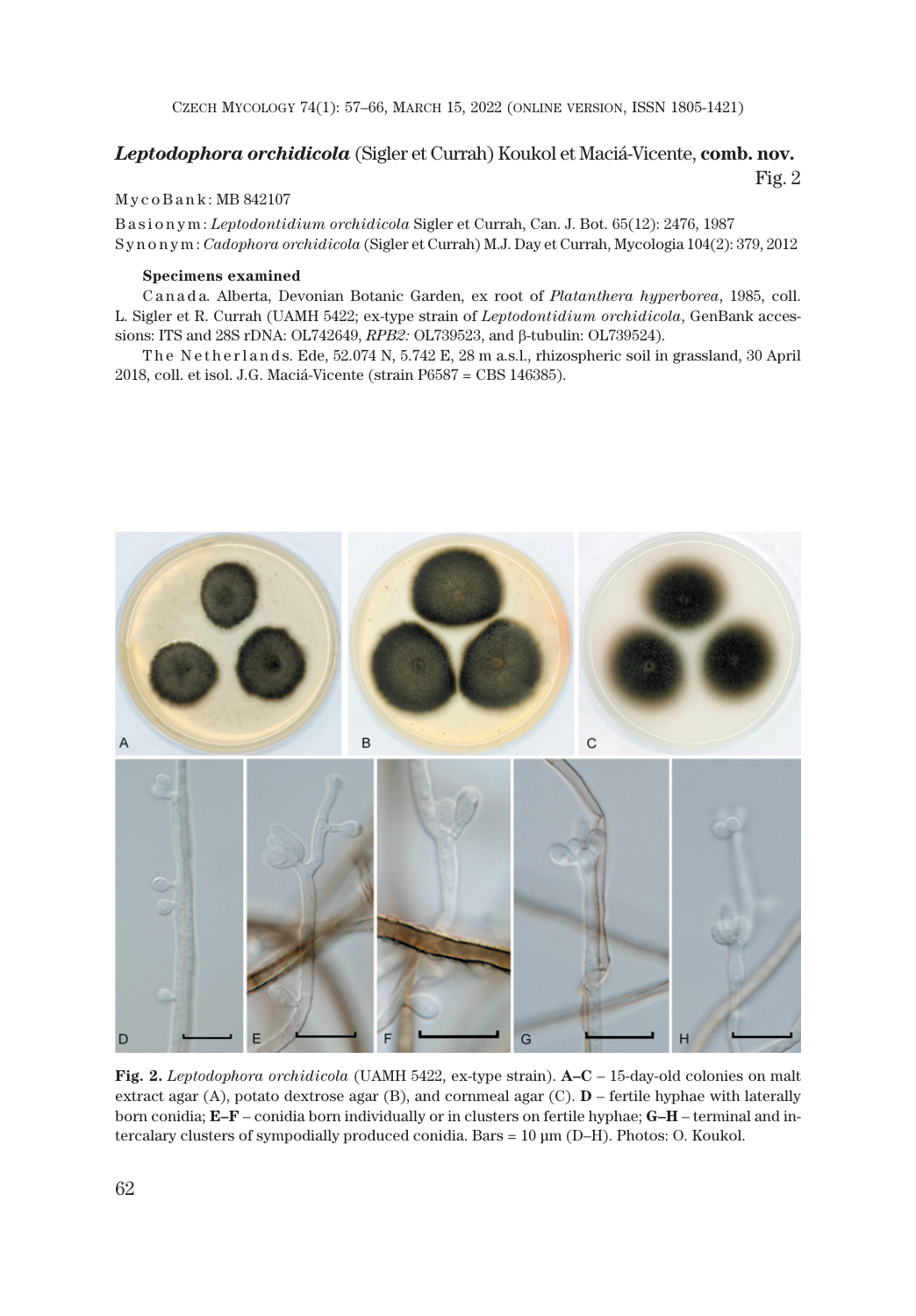KOUKOL O., MACIÁ-VICENTE J.G.: *LEPTODOPHORA* GEN. NOV. (*HELOTIALES*, *LEOTIOMYCETES*)

# *Leptodophora echinata* (Koukol et Maciá-Vicente) Koukol et Maciá-Vicente, **comb. nov.**

M y c o B a n k : MB 842109 Basionym: *Cadophora echinata* Koukol et Maciá-Vicente, IMA Fungus 11(16): 12, 2020

# *Leptodophora gamsii* (Koukol et Maciá-Vicente) Koukol et Maciá-Vicente, **comb. nov.**

M y c o B a n k : MB 842110 Basionym: *Cadophora gamsii* Koukol et Maciá-Vicente, IMA Fungus 11(16): 14, 2020

*Leptodophora variabilis* (Koukol et Maciá-Vicente) Koukol et Maciá-Vicente, **comb. nov.**

M y c o B a n k : MB 842108 Basionym: *Cadophora variabilis* Koukol et Maciá-Vicente, IMA Fungus 11(16): 17, 2020

N o t e. The new genus is proposed to accommodate asexual, non-pathogenic plant root-associated fungi which are closely related based on analysis of four nuclear loci. They sporulate in culture, but the morphology of their conidia largely differs. *Leptodophora variabilis*, *L. gamsii* and *L. echinata* produce thick-walled, holoblastic non-septate conidia or ramoconidia in chains or complex, tuft-like bodies consisting of chains of fusiform to globose cells (Maciá-Vicente et al. 2020). This is in contrast to *L. orchidicola*, which produces globose to teardrop-shaped conidia on conidiogenous hyphae and cells (Fernando et Currah 1995). On the other hand, all species of *Leptodophora* are similar in their rarely seceding conidia.

# *Collembolispora disimilis* Koukol et Maciá-Vicente, **sp. nov.**

M y c o b a n k : MB 842111

H o l o t y p e. Bulgaria. Begunovtsi, 42.70 N, 22.83 E, 770 m a.s.l., endophytic in roots of *Microthlaspi erraticum* (*Brassicaceae*), 14 May 2013, coll. T. Ali et S. Ploch [isol. K. Glynou] (holotype FR 0255161; ex-type isolate P1854 = CBS 146372).

Etym ology. Reflecting morphological dissimilarity from previously described species in the genus *Collembolispora*.

Diagnosis. Differs from the phylogenetically closely related *C. barbata* Marvanová, Pascoal et Cássio and *C. aristata* Marvanová et J.Z. Groenew. in the absence of multicellular conidia with appendages. Hyaline unicellular and ellipsoid 'microconidia' similar to those of *C. barbata* are larger,  $3-5 \times 1.5-2.5$  μm compared to  $2-3 \times 1.5-2$  μm.

N o t e. For a description and illustrations of *C. disimilis*, see Maciá-Vicente et al. (2020) under *Cadophora* cf. *orchidicola*. It should be mentioned that we did not include all strain sisters to the two species previously described in the species concept of *C. disimilis* because of substantial differences in molecular data. Therefore, only strains in the well-supported lineage containing ex-type isolate CBS 146372 were included.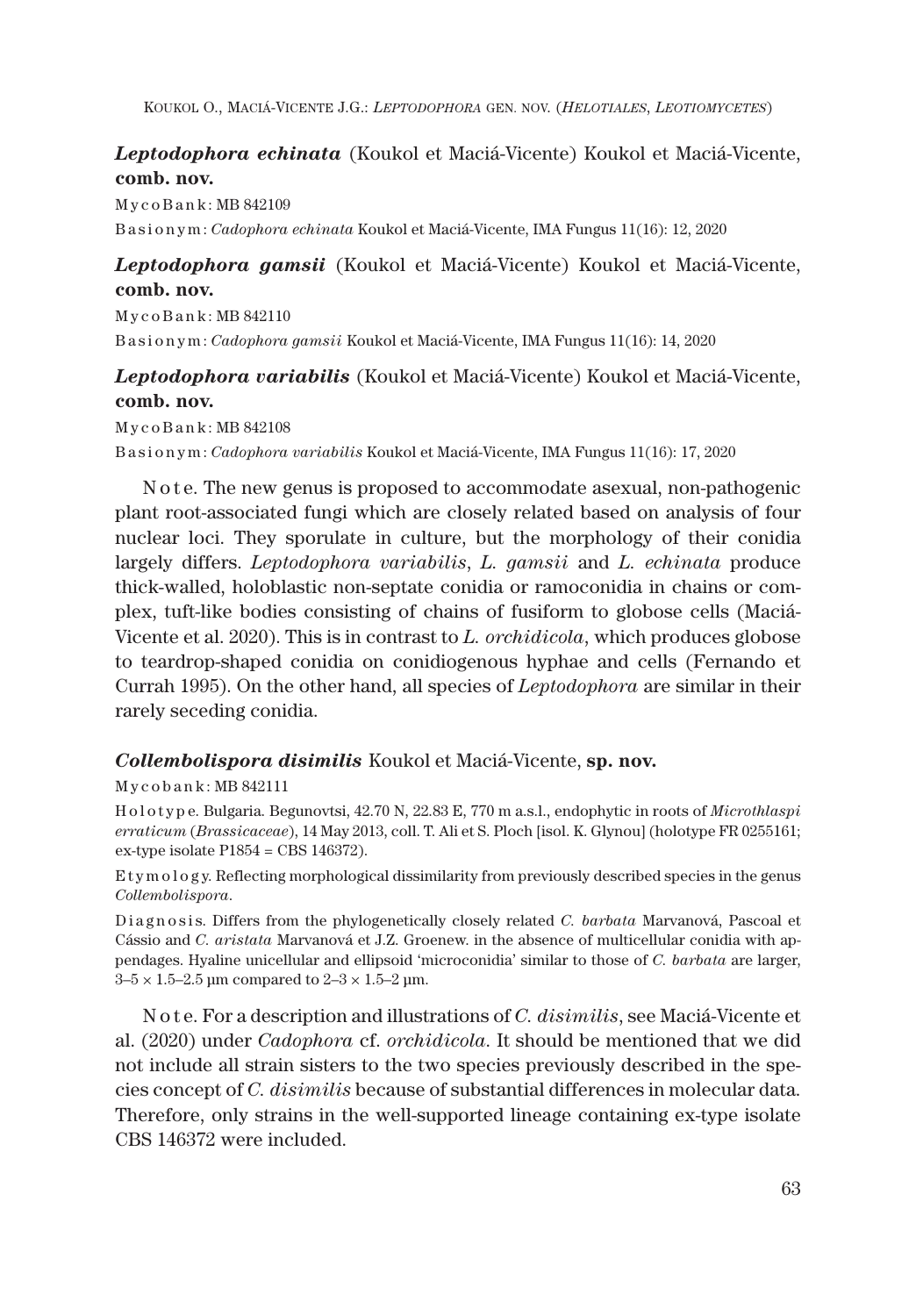*Collembolispora disimilis* is well accommodated in the genus also based on phenotypic data. Although the two currently known species of *Collembolispora* are distinct by the specific shape of their multicellular macroconidia with appendages, *C. barbata*, the generic type, also produces a synasexual morph with phialides produced singly or in groups (Marvanová et al. 2003). Maciá-Vicente et al. (2020) described conidiogenous cells of the isolate CBS 146372 as "presumably enteroblastic, but without apparent collarette", which reflects the description of *C. barbata* in Marvanová et al. (2003): "collarette cup-shaped, up to 1.5 μm long, often hardly discernible on sporulating phialides but distinct on spent ones, rarely absent". Re-examination of the ex-type isolate of *C. disimilis* confirmed that the conidiogenous cells are phialides, and a hardly visible collarette was observed after conidia detachment.

*Collembolispora disimilis* is presently only known as a root endophyte without any relation to aquatic environments from which the two other *Collembolispora* species were described. However, the life cycle of aquatic hyphomycetes may be very complex and may include an endophytic phase in coniferous needles (Sokolski et al. 2006).

#### **DISCUSSION**

The pivotal aim of our study was to provide the phylogenetic placement and species delimitation of a well-known root endophyte, *C. orchidicola*, based on a study of the species type material. Analysis of four molecular markers provided clear placement of the ex-type strain in a well-supported lineage sister to *Collembolispora*. These results solve previous doubts about a proper taxonomic placement of this species and justify our description of the new genus *Leptodophora*. The original placement of *L. orchidicola* in *Leptodontidium* de Hoog was made "with some hesitation" by Currah et al. (1987), who mentioned production of conidia on fertile hyphae and their rare detachment as the two main differences from other members of *Leptodontidium*. There is no support from molecular data for the present accommodation of this species in *Leptodontidium* because this genus, typified with *L. trabinellum* (P. Karst.) Baral, Platas et R. Galán, is currently included in the family *Leptodontidiaceae*, i.e. it is phylogenetically unrelated to *Cadophora*. The combination of *L. orchidicola* into the genus *Cadophora* by Day et al. (2012) was not well substantiated from the present perspective. Day et al. (2012) used only single strains representing potentially closely related species in their undersized dataset of ITS rDNA. For *C. orchidicola*, they misidentified the UAMH 8152 strain as the ex-type strain, a mistake later adopted also by Walsh et al. (2018). However, strain UAMH 8152 was isolated almost a decade after *C. orchidicola* was described (Fernando et Currah 1996).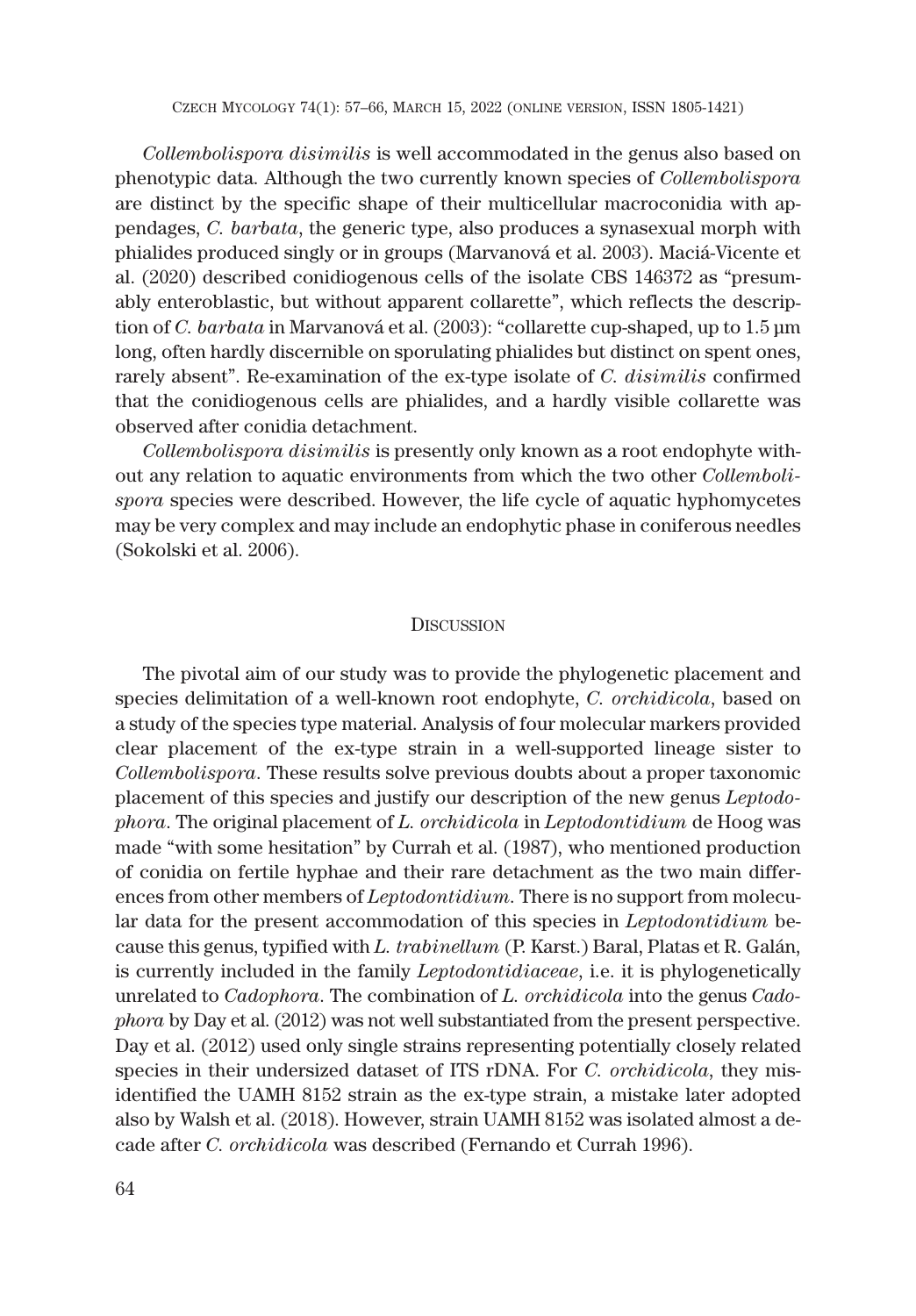KOUKOL O., MACIÁ-VICENTE J.G.: *LEPTODOPHORA* GEN. NOV. (*HELOTIALES*, *LEOTIOMYCETES*)

The placement of *L. orchidicola* in the genus *Cadophora* was neither supported by its morphology, since *L. orchidicola* does not produce phialides with distinct hyaline, flaring collarettes. Nevertheless, Day et al. (2012) deduced from their phylogeny and ancestral character reconstruction that non-seceding conidia observed in *L. orchidicola* represent aborted or functionally reduced phialides. However, according to Maciá-Vicente et al. (2020), only *Cadophora* s.str. has evolved from an ancestor with phialidic conidiogenous cells. Last but not least, species of *Leptodophora* and *Cadophora* differ in their ecology. Whilst the genus *Cadophora* was originally established for saprotrophs isolated from wood and with pathogenic potential, all presently known species of *Leptodophora* are root colonisers without a pathogenic effect on their hosts (Jumpponen 2001, Kia et al. 2017, 2019).

In our phylogeny, the two genera *Collembolispora* and *Leptodophora* were shown to be sister lineages. We have opted to keep them as separate genera rather than two congeneric phylogenetic lineages because of several differences in their phenotype. Two of the three presently known *Collembolispora* species are known from aquatic environments, while *Leptodophora* species are only terrestrial. The phialidic synasexual morph is presently only known in *Collembolispora* species, whereas no *Leptodophora* species produce phialides.

#### ACKNOWLEDGEMENTS

We are very grateful to two anonymous reviewers who made numerous constructive comments to the manuscript. O.K. thanks institutional support for science and research provided by the Ministry of Education, Youth and Sports of the Czech Republic. J.G.M.V. acknowledges support from the German Research Foundation (Deutsche Forschungsgemeinschaft) under grant MA7171/1-1.

### **REFERENCES**

- BIEN S., DAMM U. (2020): *Arboricolonus simplex* gen. et sp. nov. and novelties in *Cadophora*, *Minutiella* and *Proliferodiscus* from *Prunus* wood in Germany. – MycoKeys 63: 119–161. DOI: https://doi.org/10.3897/mycokeys.63.46836
- CURRAH R.S., SIGLER L., HAMBLETON S. (1987): New records and new taxa of fungi from the mycorrhizae of terrestrial orchids of Alberta. – Canadian Journal of Botany 65: 2473–2482. DOI: https://doi.org/10.1139/b87-336
- DAY M.J., HALL J.C., CURRAH R.S. (2012): Phialide arrangement and character evolution in the helotialean anamorph genera *Cadophora* and *Phialocephala*. – Mycologia 104: 371–381. DOI: https://doi.org/10.3852/11-059
- FERNANDO A.A., CURRAH R.S. (1995): *Leptodontidium orchidicola* (*Mycelium radicis atrovirens* complex, Fungi Imperfecti): aspects of its conidiogenesis and ecology. – Mycotaxon 54: 287–294.
- FERNANDO A.A., CURRAH R.S. (1996): A comparative study of the effects of the root endophytes *Leptodontidium orchidicola* and *Phialocephala fortinii* (Fungi Imperfecti) on the growth of